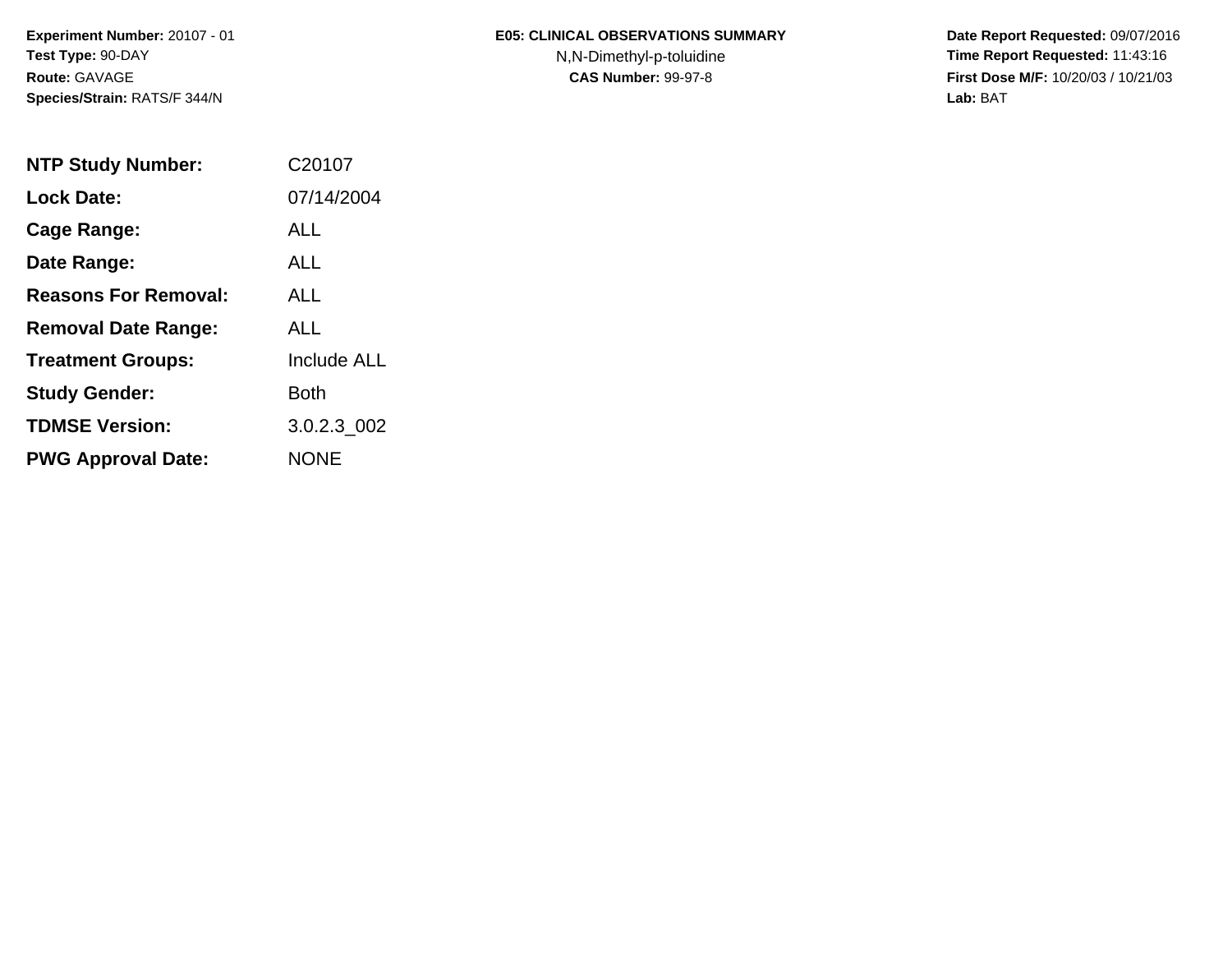### **E05: CLINICAL OBSERVATIONS SUMMARY**

# N,N-Dimethyl-p-toluidine

 **Date Report Requested:** 09/07/2016 **Time Report Requested:** 11:43:16 **First Dose M/F:** 10/20/03 / 10/21/03<br>**Lab:** BAT **Lab:** BAT

| <b>SEX: MALE</b>           | <b>WEEK: 14</b> |        |                |                       |                  |                       |                  |                        |
|----------------------------|-----------------|--------|----------------|-----------------------|------------------|-----------------------|------------------|------------------------|
|                            | 0 MG/KG         |        | 62.5 MG/KG     |                       | <b>125 MG/KG</b> |                       | <b>250 MG/KG</b> |                        |
| <b>OBSERVATION</b>         | <b>CURRENT*</b> | TOTAL+ | <b>CURRENT</b> | <b>TOTAL</b>          | <b>CURRENT</b>   | <b>TOTAL</b>          | <b>CURRENT</b>   | <b>TOTAL</b>           |
| <b>Abnormal Breathing</b>  | 0/0             | 0/10   | 0/0            | 0/10                  | 0/0              | 0/10                  | 0/0              | 0/10                   |
| Cyanosis                   | 0/0             | 0/10   | 0/0            | 0/10                  | 0/0              | 0/10                  | 0/0              | 10/10<br><b>DAY 82</b> |
| <b>Eye Abnormality</b>     | 0/0             | 0/10   | 0/0            | 0/10                  | 0/0              | 0/10                  | 0/0              | 0/10                   |
| <b>Nasal/Eye Discharge</b> | 0/0             | 0/10   | 0/0            | 1/10<br><b>DAY 61</b> | 0/0              | 1/10<br><b>DAY 61</b> | 0/0              | 1/10<br><b>DAY 89</b>  |

\* ANIMALS WITH OBSERVATION IN CURRENT PERIOD / TOTAL ANIMALS OBSERVED IN CURRENT PERIOD (WITHIN 7 DAYS OF RUN DATE)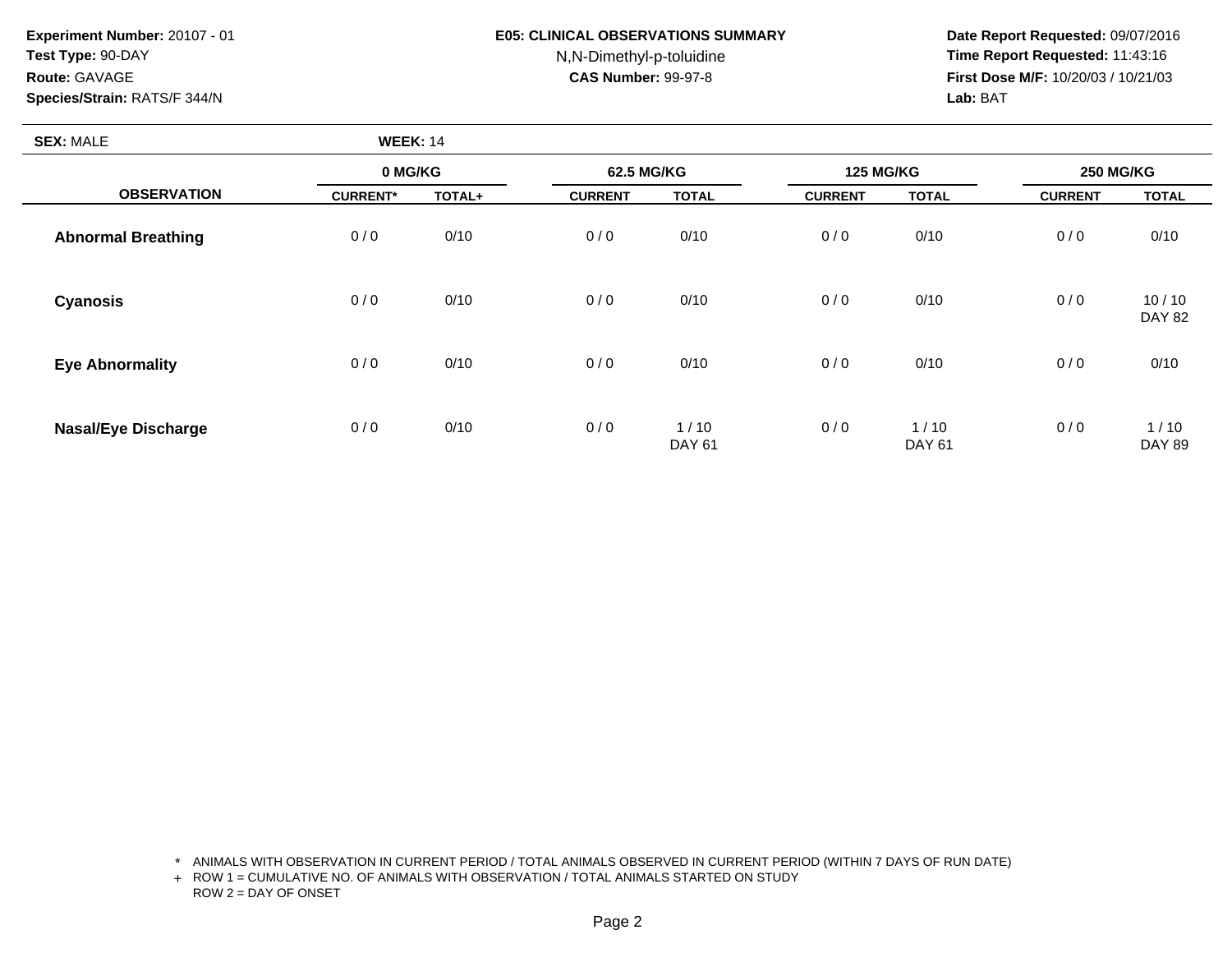#### **E05: CLINICAL OBSERVATIONS SUMMARY**

N,N-Dimethyl-p-toluidine

 **Date Report Requested:** 09/07/2016 **Time Report Requested:** 11:43:16 **First Dose M/F:** 10/20/03 / 10/21/03<br>**Lab:** BAT **Lab:** BAT

| <b>SEX: MALE</b>           | <b>WEEK: 14</b>  |                          |                   |              |
|----------------------------|------------------|--------------------------|-------------------|--------------|
|                            | <b>500 MG/KG</b> |                          | <b>1000 MG/KG</b> |              |
| <b>OBSERVATION</b>         | <b>CURRENT*</b>  | TOTAL+                   | <b>CURRENT</b>    | <b>TOTAL</b> |
| <b>Abnormal Breathing</b>  | 0/0              | $1/10$<br><b>DAY 26</b>  | 0/0               | 0/10         |
| <b>Cyanosis</b>            | 0/0              | 9/10<br><b>DAY 33</b>    | 0/0               | 0/10         |
| <b>Eye Abnormality</b>     | 0/0              | 1/10<br><b>DAY 89</b>    | 0/0               | 0/10         |
| <b>Nasal/Eye Discharge</b> | 0/0              | 2/10<br>DAY <sub>5</sub> | 0/0               | 0/10         |

\*\*\*END OF MALE DATA\*\*\*

\* ANIMALS WITH OBSERVATION IN CURRENT PERIOD / TOTAL ANIMALS OBSERVED IN CURRENT PERIOD (WITHIN 7 DAYS OF RUN DATE)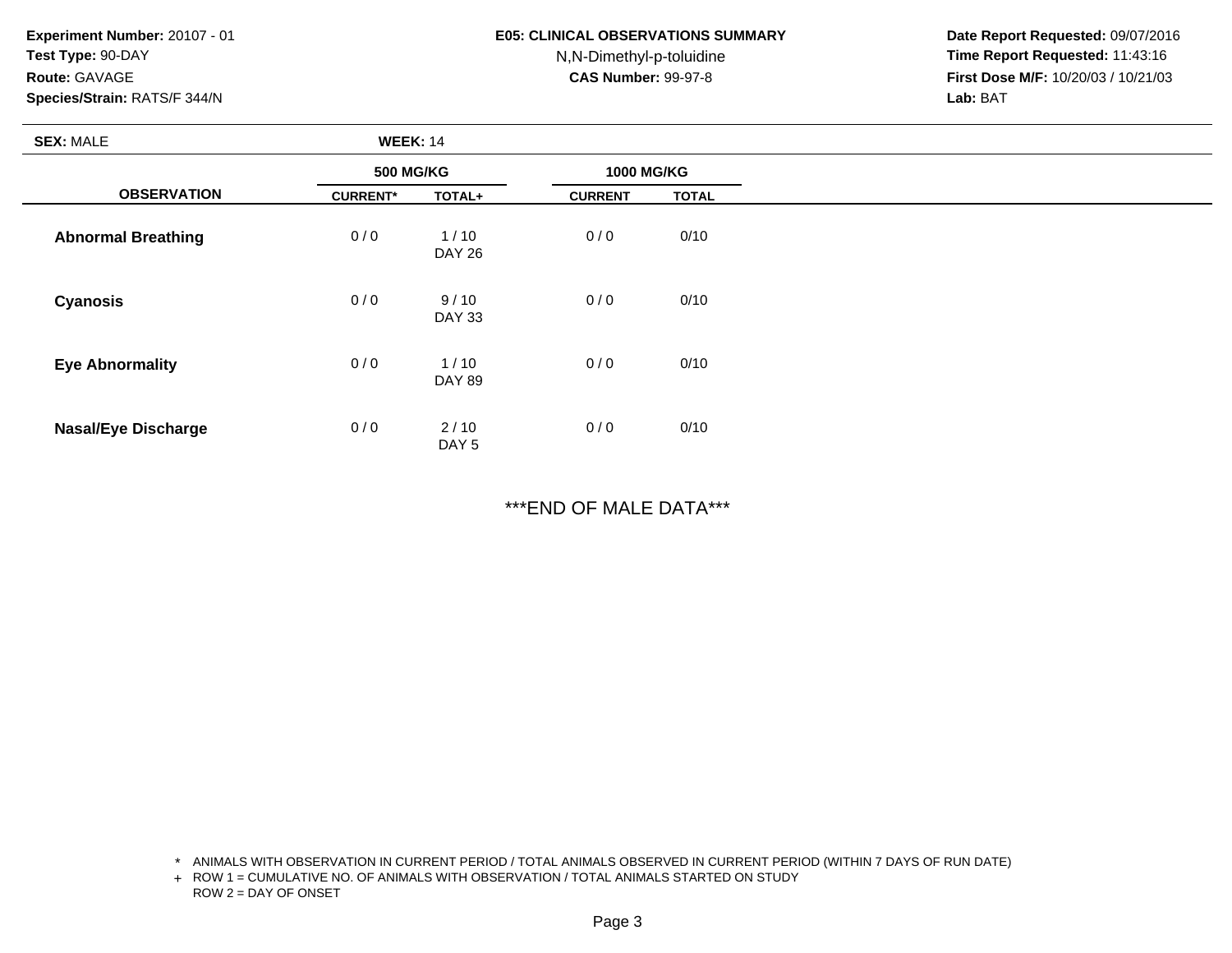### **E05: CLINICAL OBSERVATIONS SUMMARY**

# N,N-Dimethyl-p-toluidine

 **Date Report Requested:** 09/07/2016 **Time Report Requested:** 11:43:16 **First Dose M/F:** 10/20/03 / 10/21/03<br>**Lab:** BAT **Lab:** BAT

| <b>SEX: FEMALE</b>         | <b>WEEK: 14</b> |        |                |                       |                  |                       |                  |                        |
|----------------------------|-----------------|--------|----------------|-----------------------|------------------|-----------------------|------------------|------------------------|
|                            | 0 MG/KG         |        | 62.5 MG/KG     |                       | <b>125 MG/KG</b> |                       | <b>250 MG/KG</b> |                        |
| <b>OBSERVATION</b>         | <b>CURRENT*</b> | TOTAL+ | <b>CURRENT</b> | <b>TOTAL</b>          | <b>CURRENT</b>   | <b>TOTAL</b>          | <b>CURRENT</b>   | <b>TOTAL</b>           |
| <b>Abnormal Breathing</b>  | 0/0             | 0/10   | 0/0            | 0/10                  | 0/0              | 0/10                  | 0/0              | 0/10                   |
| Cyanosis                   | 0/0             | 0/10   | 0/0            | 0/10                  | 0/0              | 0/10                  | 0/0              | 10/10<br><b>DAY 81</b> |
| <b>Nasal/Eye Discharge</b> | 0/0             | 0/10   | 0/0            | 2/10<br><b>DAY 32</b> | 0/0              | 2/10<br><b>DAY 53</b> | 0/0              | 2/10<br><b>DAY 32</b>  |

\* ANIMALS WITH OBSERVATION IN CURRENT PERIOD / TOTAL ANIMALS OBSERVED IN CURRENT PERIOD (WITHIN 7 DAYS OF RUN DATE)